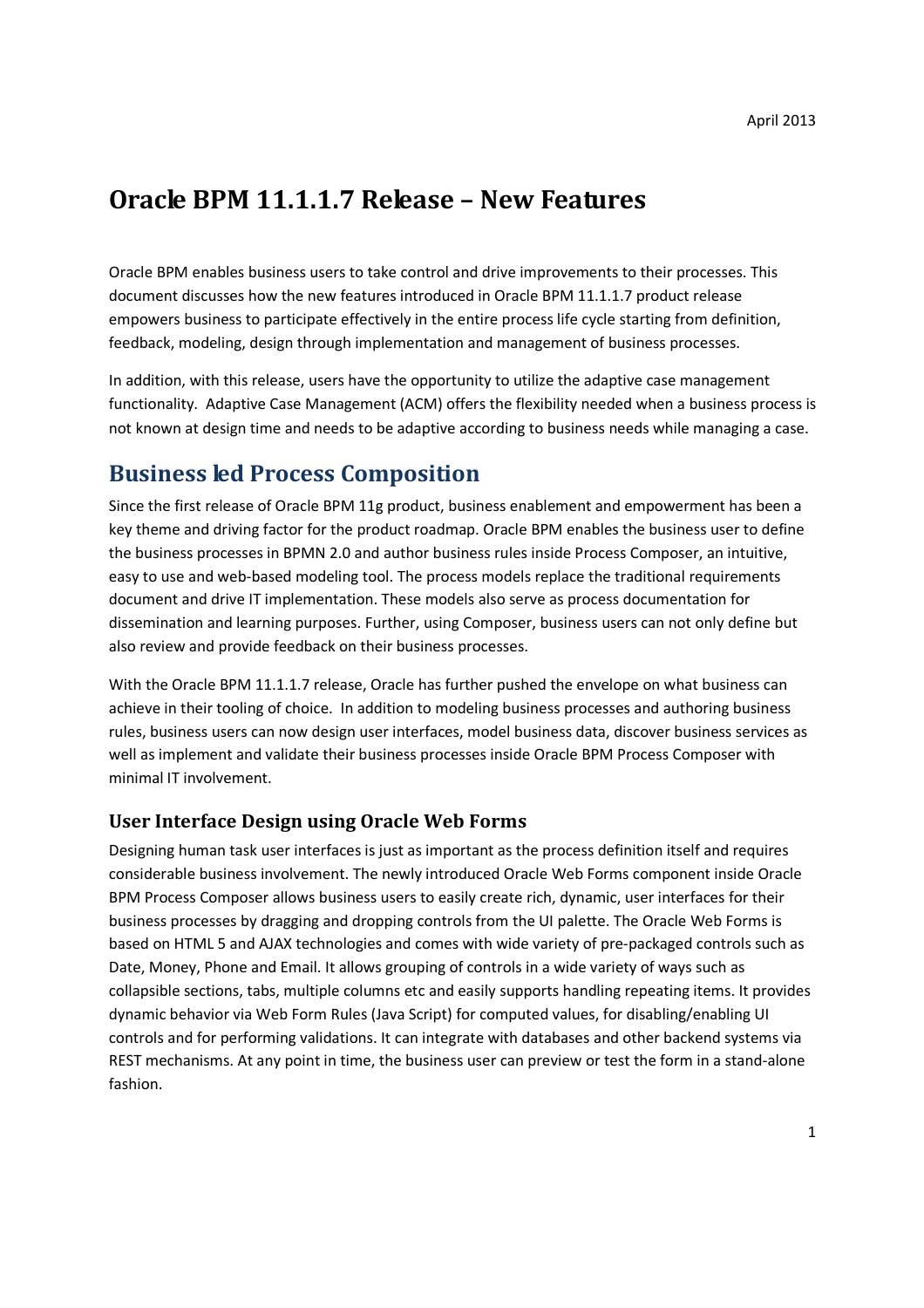Once the Web Form is designed, the payload behind the form is automatically inferred and corresponding Business Objects get auto-generated by the underlying platform and added to the Business Catalog. These Web Forms can be easily linked to human task definitions and the human task payload is automatically set to the Web Forms payload. In addition to the Form first scenario where the UI is designed first and the payload is auto-generated, the product also supports using an already existing data definition to generate the form. In the latter case, the Web Forms can be auto-generated from the data definition and further refinements can be done to enhance the layout. These user interfaces once completed and tested can be deployed in production along with the Oracle BPM Project or they can serve as a first version (requirements) that can be further enhanced by IT. Changes to the Web Form look and feel can be controlled by changing the ADF Skins (similar to CSS standards) inside the Oracle BPM Workspace portal. In short, enabling business users to design the user interfaces in their tooling of choice accelerates time-to-market and provides significant cost savings.

| Cracle Business Process Composer | ÷.                                      |                                            |                        |                                                                                                                         |                                                    |              |    |
|----------------------------------|-----------------------------------------|--------------------------------------------|------------------------|-------------------------------------------------------------------------------------------------------------------------|----------------------------------------------------|--------------|----|
|                                  | <b>ORACLE</b> Business Process Composer |                                            |                        |                                                                                                                         | Welcome, weblogic Administration Preferences Help- | tagn Out     | 0  |
| (C) Projects > LoanApp Lipdate2  |                                         |                                            |                        | You are edting the project view Validate ( Save ( C) Process Player                                                     |                                                    | 8 Photo - in |    |
| Protect Home                     | Ell LoanDetails                         | Uniform ResidentialLoan Application<br>- - |                        |                                                                                                                         |                                                    |              |    |
| $\sim$                           | PALETTE                                 | UniformResidentialLoanApolication          |                        |                                                                                                                         | OQ.                                                |              | -8 |
| * Dropdown                       | Text                                    |                                            |                        |                                                                                                                         |                                                    |              |    |
| C Radio                          | III TextArea                            | <b>Control</b>                             |                        |                                                                                                                         |                                                    |              |    |
| $\Xi$ disolbus                   | <b>M</b> Date                           |                                            |                        | UniformResidentialLoanApplication                                                                                       |                                                    |              |    |
| <b>CI Section</b>                | <b>EVI FMAL</b>                         |                                            |                        |                                                                                                                         |                                                    |              |    |
| <b>PA</b> Repeat                 | <b>IL</b> , Money                       |                                            |                        | We use a tabled layout to organize length forms and make them easer to fill. It is loased on the real Earmie Mae Loan   |                                                    |              |    |
| $= 1286$                         | <b>E</b> Phone                          | Angle ation PDF                            |                        |                                                                                                                         |                                                    |              |    |
| <b>III</b> Panel                 | <b>H. Quantity</b>                      |                                            |                        |                                                                                                                         |                                                    |              |    |
| Table                            | itsi Number                             | F Form Help                                |                        |                                                                                                                         |                                                    |              |    |
|                                  |                                         | P Borrower Instructions                    |                        |                                                                                                                         |                                                    |              |    |
| Metrice                          | C Booker/Checkbox                       |                                            |                        |                                                                                                                         |                                                    |              |    |
| <b>Last</b> Unit                 | III. Image                              |                                            |                        | If this is an application for joint crodit, Domower and Co-Domower each agree that we intend to apply for joint credit: |                                                    |              |    |
| <b>Higger</b>                    | <b>Ndeo</b>                             |                                            |                        |                                                                                                                         |                                                    |              |    |
| <b>B</b> Upload                  |                                         | Panel                                      |                        | Parel                                                                                                                   |                                                    |              |    |
| w                                | <b>PROFERIES</b>                        | Borrower <sup>®</sup>                      |                        | Cas Borrower                                                                                                            |                                                    |              |    |
| settings                         | <b>SOVIE</b><br>POFIL INO.              |                                            |                        |                                                                                                                         |                                                    |              |    |
|                                  | Nems UniformFlexidentialLoanAppdication |                                            |                        |                                                                                                                         |                                                    |              |    |
| Description                      |                                         |                                            |                        | TYPE OF MORTGAGE AND TERMS OF LOAN.                                                                                     |                                                    |              |    |
| Visiting Public                  | $\sim$                                  |                                            |                        |                                                                                                                         |                                                    |              |    |
| Trading M<br>Tracking Ltd.       |                                         | Panel 1205                                 |                        |                                                                                                                         |                                                    |              |    |
| Deployment Davelopment           | $\Box$                                  | Parel                                      |                        | Panel                                                                                                                   |                                                    |              |    |
|                                  | Club to satus Key/Saved Relit.          | ÷                                          |                        | Lender Case Number                                                                                                      |                                                    |              |    |
| Saver                            | $\mathcal{A}$<br>Sus PRF ET             | Agency Case Number                         |                        |                                                                                                                         |                                                    |              |    |
| Printables                       | $\mathcal{A}$<br>п<br>Captolic          |                                            |                        |                                                                                                                         |                                                    |              |    |
| Force Auth                       | 門                                       | MORTISION ADDRESS FOR:                     |                        | Explain Other Mortgage Type                                                                                             |                                                    |              |    |
|                                  |                                         |                                            | $\bullet$              |                                                                                                                         |                                                    |              |    |
| $\mathbf{A}$                     | DATA SOURCES                            |                                            |                        |                                                                                                                         |                                                    |              |    |
|                                  |                                         |                                            |                        |                                                                                                                         |                                                    |              |    |
|                                  |                                         | Panel                                      | Panel                  | Panel                                                                                                                   | Panel                                              |              |    |
|                                  |                                         | Amount \$                                  | <b>Interest Rate %</b> | No. of Months                                                                                                           | Americation Type:                                  |              |    |
|                                  |                                         |                                            |                        |                                                                                                                         | E.                                                 |              |    |
|                                  |                                         |                                            |                        |                                                                                                                         |                                                    |              |    |
|                                  |                                         | Explain Other Amortization Type:           |                        |                                                                                                                         |                                                    |              |    |

#### **Player**

This feature enables the Oracle BPM Process Composer user to run and step through the business process in order validate the business flow, the business rules, and the associated user interfaces. It lets users to run the process as if it is being run in production with all data and rule invocations. This helps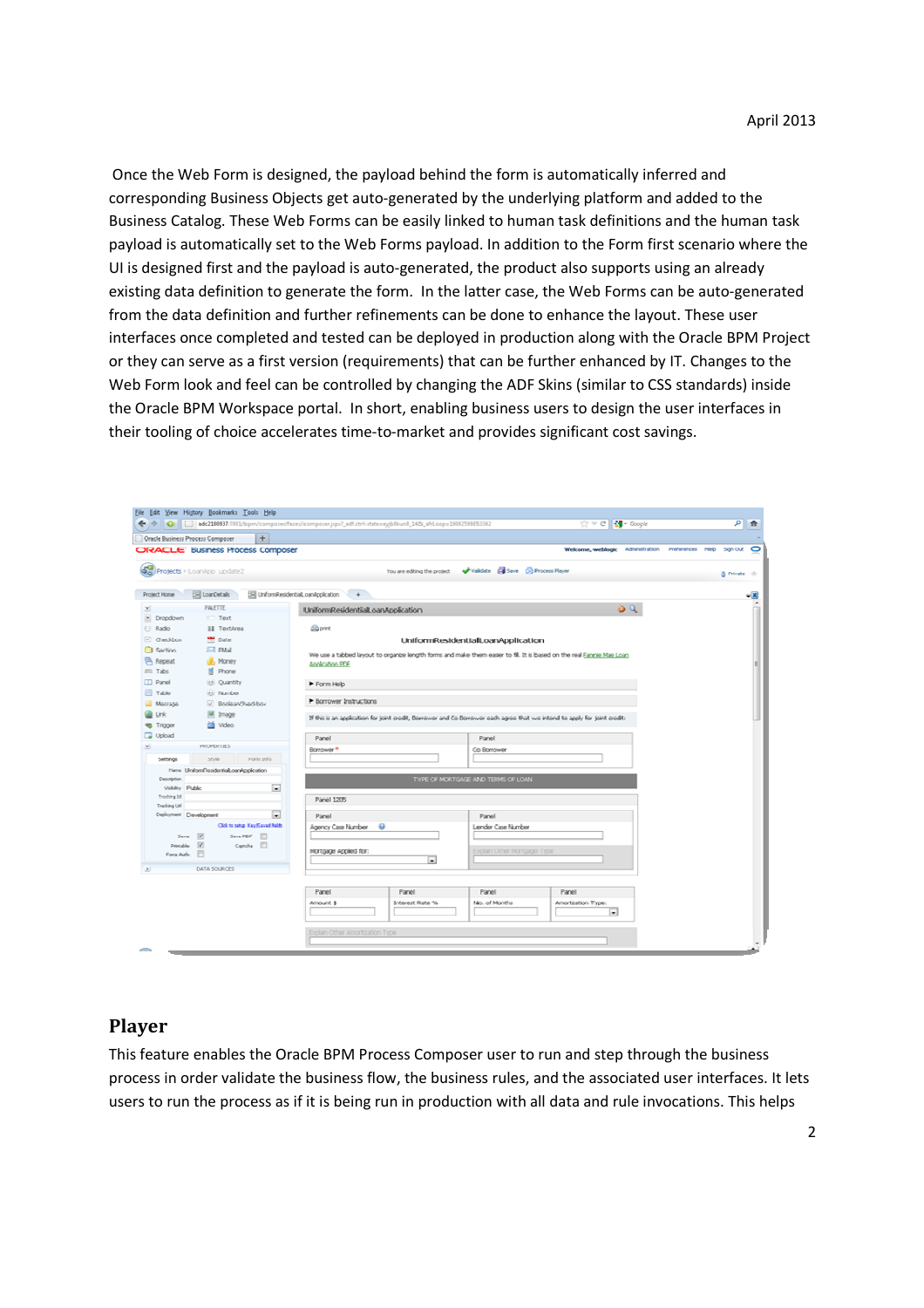business users to ensure the process is behaving the desired way before it is deployed in production environment. The Player feature in combination with the Draft feature that allows stubbing out process steps enables business users to do incremental development and validation of their business processes.

|                 | Eile Edit View History Bookmarks Tools Help |                                                                                                       |                                 |                       |                 |                          |                    |                   |                           |     |
|-----------------|---------------------------------------------|-------------------------------------------------------------------------------------------------------|---------------------------------|-----------------------|-----------------|--------------------------|--------------------|-------------------|---------------------------|-----|
|                 | a                                           | adc2100937:7001/bpm/composer/faces/composer.jspx?_adf.ctrl-state=aczgpvy4c_88t_afrLoop=16225415734056 |                                 |                       |                 |                          | ☆ v C   M - Google |                   |                           | 9 命 |
|                 | Oracle Business Process Composer            | $+$                                                                                                   |                                 |                       |                 |                          |                    |                   |                           |     |
|                 |                                             | ORACLE' Business Process Composer                                                                     |                                 |                       |                 |                          | Welcome, jstein    |                   | Preferences Help Sign Out |     |
|                 |                                             | Projects > SalesQuoteFrocess_rev1.0 > Instance: 40006                                                 |                                 | Test Environment      | Back to project |                          |                    |                   | 8 Private                 |     |
|                 | Project Player                              | RemarkTunto<br><b>Instance Execution</b>                                                              |                                 |                       |                 |                          |                    | ×<br>$\mathbf{a}$ | $-\alpha$                 |     |
|                 |                                             | Enter Quote Header                                                                                    |                                 |                       |                 | Actions +                | Submit<br>Claim    |                   |                           |     |
|                 |                                             | 0<br>Enter Header Select Products Request Discounts Request Terms Review Quote                        |                                 |                       |                 |                          |                    |                   |                           |     |
| Unassigned Role | <b>Start</b><br>Initialize Quote            | Quote Header                                                                                          |                                 |                       |                 |                          |                    |                   |                           |     |
|                 |                                             | Opportunity ID 123456                                                                                 | Sales Rep<br>Contact            |                       | Customer Type   |                          |                    |                   |                           |     |
|                 |                                             | Sales Rep Id jcooper                                                                                  | Account Name Acme, Inc.         |                       | Industry        |                          | 国                  |                   |                           |     |
|                 |                                             | Sales Rep Name James Cooper                                                                           | Purchase To Date                |                       |                 | Vald Until 12/30/2011    |                    |                   |                           |     |
|                 |                                             | <b>Customer Address</b>                                                                               | <b>Customer Contact Persons</b> |                       |                 |                          |                    |                   |                           |     |
|                 | $\overline{O}$                              | Street Demo Way                                                                                       | View +<br>Add                   | Delete                |                 |                          |                    |                   |                           |     |
|                 | QuoteE<br>ered                              | City Redwood Shores                                                                                   | Name<br>No data to display.     | Title<br>Phone Number | Email Address   |                          |                    |                   |                           |     |
|                 |                                             | State CA                                                                                              |                                 |                       |                 |                          |                    |                   |                           |     |
|                 |                                             | Zip 94065                                                                                             |                                 |                       |                 |                          |                    |                   |                           |     |
|                 |                                             | Country USA                                                                                           |                                 |                       |                 |                          |                    |                   |                           |     |
|                 |                                             |                                                                                                       |                                 |                       |                 |                          |                    |                   |                           |     |
| Unassigned Role |                                             |                                                                                                       |                                 |                       |                 |                          |                    |                   |                           |     |
|                 |                                             |                                                                                                       |                                 |                       |                 |                          |                    |                   |                           |     |
|                 |                                             |                                                                                                       |                                 |                       |                 |                          |                    |                   |                           |     |
|                 |                                             |                                                                                                       |                                 |                       |                 |                          |                    |                   |                           |     |
|                 |                                             |                                                                                                       |                                 |                       |                 |                          |                    |                   |                           |     |
|                 |                                             |                                                                                                       |                                 |                       |                 |                          |                    |                   |                           |     |
|                 |                                             |                                                                                                       |                                 |                       |                 |                          |                    |                   |                           |     |
|                 |                                             |                                                                                                       |                                 |                       |                 |                          |                    |                   |                           |     |
|                 |                                             |                                                                                                       |                                 |                       |                 |                          |                    |                   |                           |     |
|                 |                                             |                                                                                                       |                                 |                       |                 |                          |                    |                   |                           |     |
|                 |                                             |                                                                                                       |                                 |                       |                 |                          |                    |                   |                           |     |
| Unassigned Role |                                             |                                                                                                       |                                 |                       |                 |                          |                    |                   |                           |     |
|                 |                                             | Approved.                                                                                             | 恒                               |                       |                 |                          |                    |                   |                           |     |
|                 |                                             |                                                                                                       |                                 |                       |                 |                          |                    |                   |                           |     |
|                 |                                             | Self Approved is true                                                                                 | Set Approve<br>Quote Outcom     |                       |                 | Deals and Terms Approved |                    |                   |                           |     |
|                 |                                             |                                                                                                       |                                 |                       |                 |                          |                    |                   |                           |     |
|                 |                                             |                                                                                                       |                                 |                       |                 |                          |                    |                   |                           | 呗   |

The role of the IT developer in this case is more of a business enabler. They are responsible for population of the Business Catalog (library) with reusable, shared services, data types, and other such implementation artifacts. Tasks such as creation of complex mapping using XSLT or XPATH mechanism, adapter services to integrate with backend applications and scripts to perform custom work are delegated to the IT developers. However, changes made by IT Developers can be shared back to business and viewed inside the business tool for further refinements by business. This seamless roundtrip is possible because BPMN 2.0 is a model cum execution language and both Business and IT share the same metadata.

### **Modeling Business Objects**

With the Oracle BPM 11.1.1.7 release, users can design data definitions, known as Business Objects, inside Oracle BPM Process Composer. These data definitions can be either defined from scratch or they can be imported if there is an already existing data definition in XSD format. These Business Objects can be hierarchical and default values can be specified.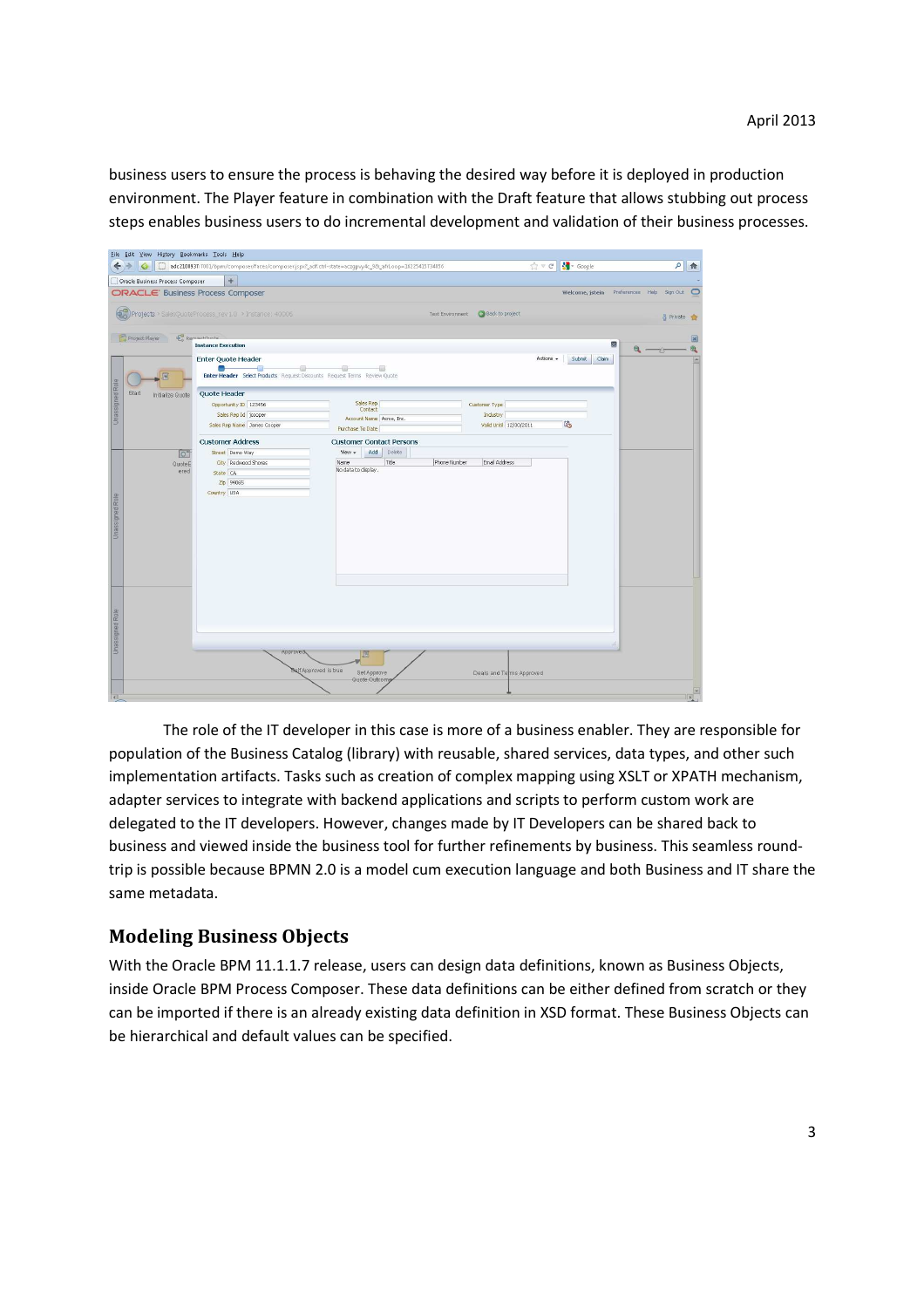#### April 2013



#### http://adc2100937.us.oracle.com:7001/bpm/composer/faces/composer.jspx?\_adf.ctrl-state=kwcp7zijf\_22#

## **Modeling Business Indicators**

Oracle BPM Process Analytics component captures process-specific data also referred to as Business Indicators in addition to standard workload and process metrics in order to measure business performance. There are three types of business indicators supported and starting with the Oracle BPM 11.1.1.7 release, they can be defined inside Oracle BPM Process Composer by the business user.

- **Measures**: are numerical data that typically signify a value that is interesting in process analytics. For example, the sales total.
- **Dimensions**: specify how process analytic data may be sliced. For example, region, month, and sales total ranges (high, medium, low).
- **Counters**: useful for counting iterations. For example, the number of deals.

 $\overline{\phantom{a}}$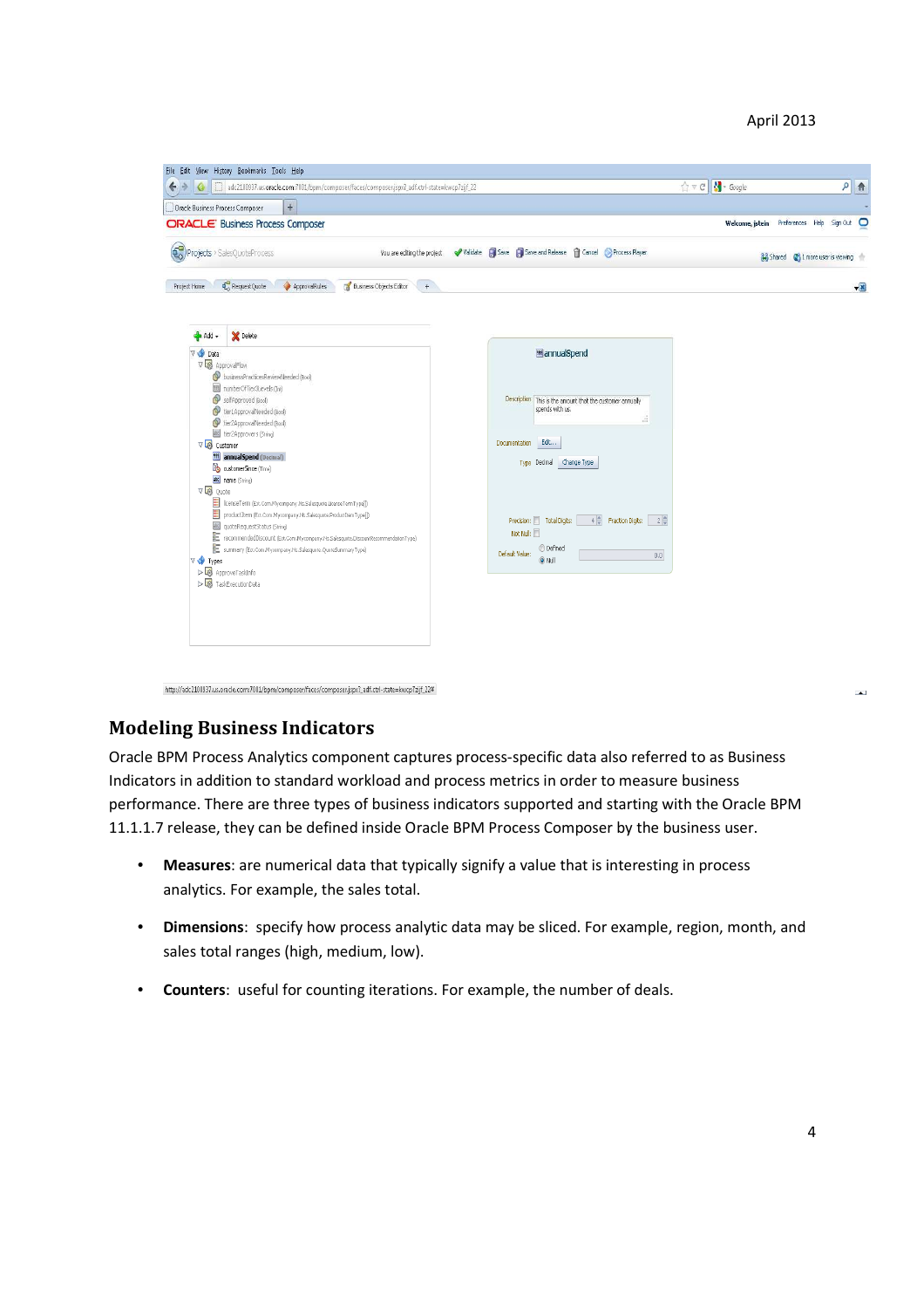# **Adaptive Case Management**

With BPMN processes that are well defined, the business can track and manage processes that require action according to a strictly defined process. However, some processes are not defined ahead of time and instead require a knowledge worker to take a path according to what happens as the case evolves. For this, we need Adaptive Case Management.

While companies have reaped substantial benefits and ROI by automating structured, repeatable process flows even greater benefits can be realized by taming dynamic, unstructured, ad-hoc processes. These non-linear processes are knowledge intensive and often performed by skilled workers also referred to as knowledge workers to coordinate the tasks. The outcome of the process is determined by knowledge worker rather than the system. In order to achieve better business outcomes, knowledge workers require greater flexibility, adaptability, and control of their tasks as well as ability to collaborate with other experts for guidance. These types of processes are broadly referred to as case processes or simply, case.

Traditional BPM platforms require a process definition and suited to handle only structured step-by-step process execution that are repeatable. Flexibility in traditional BPM platforms is limited to business rule controls and task-reassignments and makes it harder to implement case worker based, ad-hoc processes. Adaptive or advanced case management platforms are specifically designed to support automation and streamlining of all aspects of a case. With release 11.1.1.7 of Oracle BPM, the platform provides first class support for dynamic case management. The case management plus BPMN offering from Oracle is unique as a single platform providing both structured and unstructured processes working together as desired.

### **Design-time support for Case Management**

Using the Oracle BPM 11.1.1.7, users can define a Case and associate it with a set of Case Activities. In addition to Case activities, the Case definition consists of case data, case documents, case rules, case events, case milestones, case stakeholders, and case outcomes. The progression of a case is indicated via case milestones. A case milestone signifies completion of a stage in a case and is useful as it provides high-level snapshots for management to validate the progress of a case. A case is said to be complete when a case outcome is reached.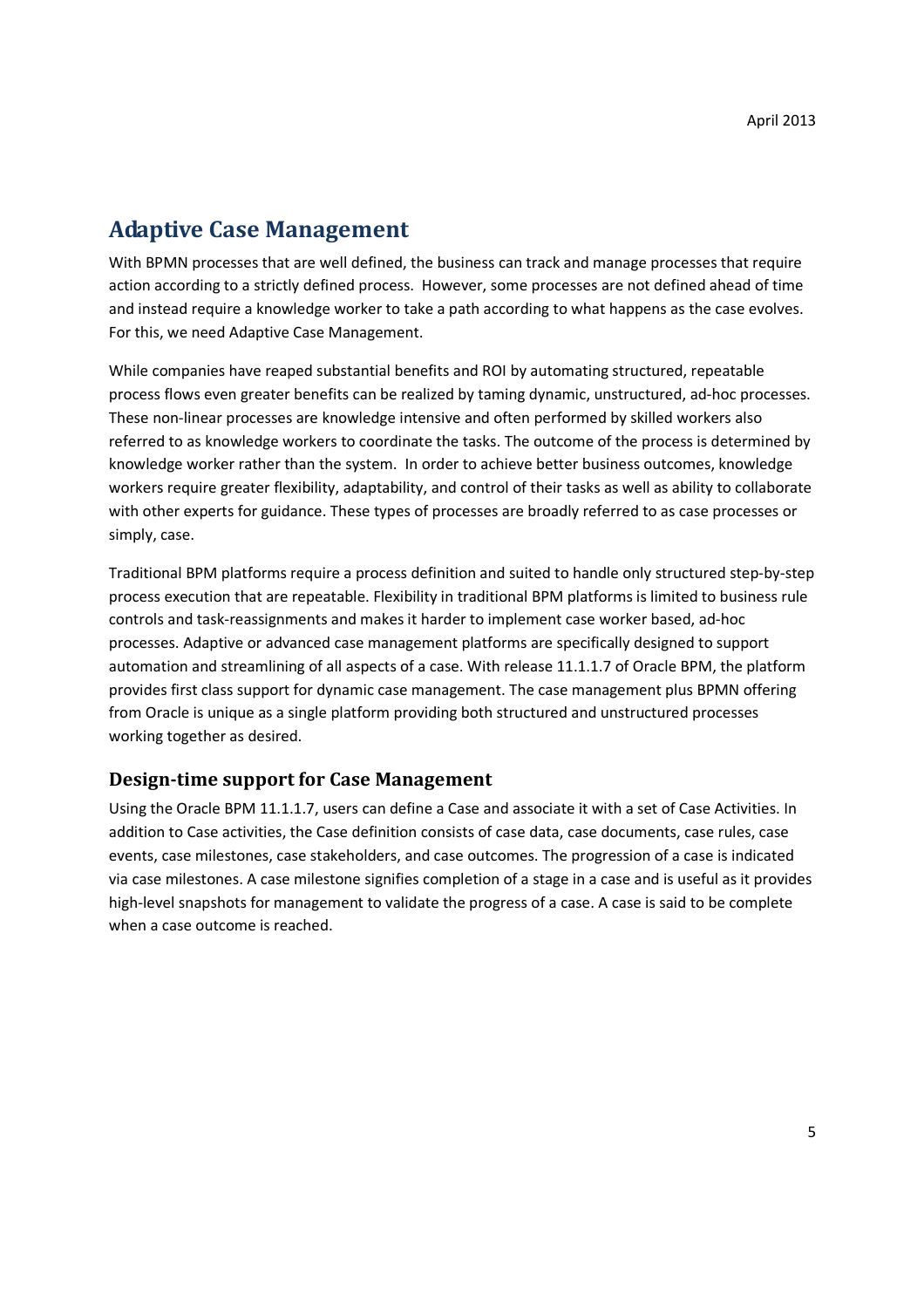|                                       | <b>// CreditCardDisputeMgmt.case X //</b> InitiateChargeback.caseactivity X   <i>Mitiate Chargeback</i> X |                                                                                                                                                                          |  |  |  |  |
|---------------------------------------|-----------------------------------------------------------------------------------------------------------|--------------------------------------------------------------------------------------------------------------------------------------------------------------------------|--|--|--|--|
| General<br>Data & Documents<br>Events | Case Management - CreditCardDisputeMgmt.case                                                              | Specify the case information below, and using the tabs on the left. Add case activities below.<br>There are the activity options that will be available to case workers. |  |  |  |  |
| Stakeholders<br>Translation           | Credit Card Dispute Management Resolution<br>Title:<br>Plain Text <b>v</b>                                |                                                                                                                                                                          |  |  |  |  |
|                                       | Priority:                                                                                                 |                                                                                                                                                                          |  |  |  |  |
|                                       | $1$ (highest) $\blacktriangledown$                                                                        |                                                                                                                                                                          |  |  |  |  |
|                                       | Finance<br>Category:                                                                                      |                                                                                                                                                                          |  |  |  |  |
|                                       | Publish Case Events                                                                                       |                                                                                                                                                                          |  |  |  |  |
|                                       |                                                                                                           |                                                                                                                                                                          |  |  |  |  |
|                                       | <b>E</b> Milestones                                                                                       |                                                                                                                                                                          |  |  |  |  |
|                                       | Name                                                                                                      | Can be Revoked                                                                                                                                                           |  |  |  |  |
|                                       |                                                                                                           | П                                                                                                                                                                        |  |  |  |  |
|                                       | Awaiting Customer Info                                                                                    | $\overline{\mathsf{v}}$                                                                                                                                                  |  |  |  |  |
|                                       | Customer Info Received                                                                                    | $\checkmark$                                                                                                                                                             |  |  |  |  |
|                                       | Awaiting Analyst Review                                                                                   | $\overline{\mathbf{v}}$                                                                                                                                                  |  |  |  |  |
|                                       | Awaiting Sales Draft                                                                                      | $\overline{\mathbf{v}}$                                                                                                                                                  |  |  |  |  |
|                                       | Sales Draft Received                                                                                      | $\overline{\mathbf{v}}$                                                                                                                                                  |  |  |  |  |
|                                       | Chargeback Initiated                                                                                      | V                                                                                                                                                                        |  |  |  |  |
|                                       | Merchant Representment                                                                                    | $\overline{\mathbf{v}}$                                                                                                                                                  |  |  |  |  |
|                                       | Rebill Initiated                                                                                          | V                                                                                                                                                                        |  |  |  |  |
|                                       | Documents received from Merchant                                                                          | $\overline{\mathbf{v}}$                                                                                                                                                  |  |  |  |  |
|                                       | Case Closed (Writeoff)                                                                                    |                                                                                                                                                                          |  |  |  |  |
|                                       | Case Closed (Won)                                                                                         |                                                                                                                                                                          |  |  |  |  |
|                                       | Case Closed (Lost)                                                                                        |                                                                                                                                                                          |  |  |  |  |
|                                       | Write Off Rejected                                                                                        |                                                                                                                                                                          |  |  |  |  |
|                                       | $=$ Outcomes                                                                                              |                                                                                                                                                                          |  |  |  |  |
|                                       | Name                                                                                                      |                                                                                                                                                                          |  |  |  |  |
|                                       | Suspended                                                                                                 |                                                                                                                                                                          |  |  |  |  |
|                                       | Completed                                                                                                 |                                                                                                                                                                          |  |  |  |  |
|                                       | <b>Permissions</b>                                                                                        | $+ \times$                                                                                                                                                               |  |  |  |  |
|                                       | Name                                                                                                      |                                                                                                                                                                          |  |  |  |  |
|                                       | PUBLIC                                                                                                    |                                                                                                                                                                          |  |  |  |  |
|                                       | <b>RESTRICTED</b>                                                                                         |                                                                                                                                                                          |  |  |  |  |
|                                       | CONFIDENTIAL                                                                                              |                                                                                                                                                                          |  |  |  |  |

The case activities could be BPMN based processes or human workflow tasks or notifications or could be even an automated system step. These activities could be mandatory or optional and become available to the case worker at various points as the case progresses. The activation of a case activity can be manual or automatic based on case rules or case events or reaching of a case milestone. In addition to pre-defined case activities, the platform also supports creation of case activities by a case worker.

|                                         | CreditCardDisputeMgmt.case x <b>R</b> InitiateChargeback.caseactivity x <b>R</b> Initiate Charget 1 D |                        |                   |   |
|-----------------------------------------|-------------------------------------------------------------------------------------------------------|------------------------|-------------------|---|
|                                         | <b>Case Activity - InitiateChargeback</b>                                                             |                        |                   |   |
|                                         | Specify the Case Activity information below.                                                          |                        |                   |   |
|                                         | • Manually Activated Automatically Activated                                                          |                        |                   |   |
| Required                                |                                                                                                       |                        |                   |   |
| Repeatable                              |                                                                                                       |                        |                   |   |
|                                         |                                                                                                       |                        |                   |   |
|                                         | Conditionally available                                                                               |                        |                   |   |
|                                         |                                                                                                       |                        |                   |   |
| $\Box$ Input                            |                                                                                                       |                        | + ≫               |   |
| Name                                    |                                                                                                       | Namespace              | Store Data        |   |
| disputeCaseDO                           |                                                                                                       | http://www.mycompany.c | (N/A)             |   |
| $\equiv$ Output                         |                                                                                                       |                        |                   | ≫ |
| Name                                    |                                                                                                       | Namespace              | <b>Store Data</b> |   |
| disputeCase                             |                                                                                                       | http://www.mycompany.c | $\checkmark$      |   |
| <b>Component Info</b><br>$\overline{+}$ |                                                                                                       |                        |                   |   |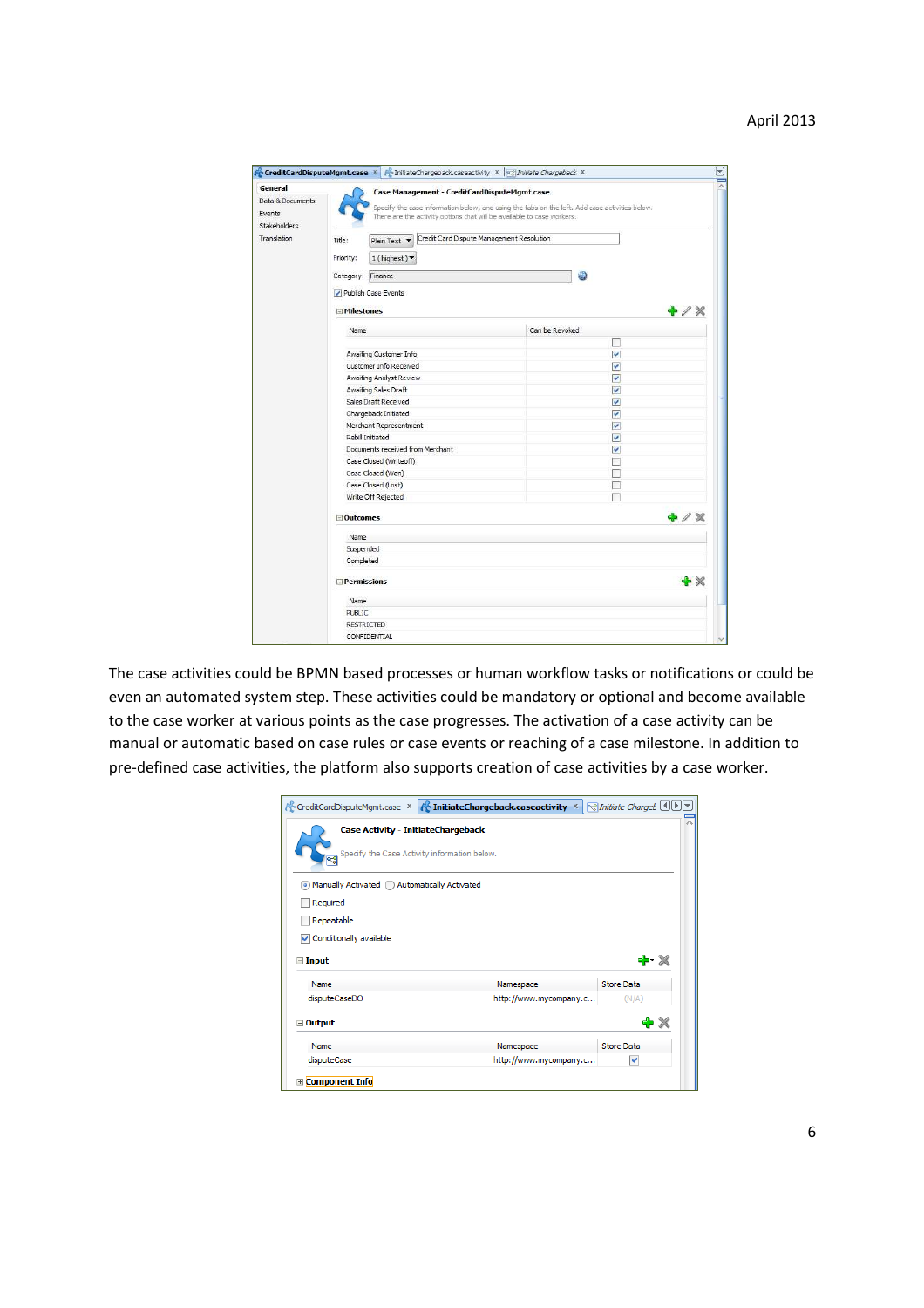#### **Content Integration**

Cases are document intensive and a Case is usually associated with different types of documents including unstructured content and media. To address the content requirements of a Case, the Oracle BPM 11.1.1.7 integrates case with the Oracle Web Center Content product component. The case documents are stored in the embedded content management system under case instance specific folders. Oracle BPM 11.1.1.7 also supports integration with  $3<sup>rd</sup>$  party content management systems via CMIS (Content Management Interoperability Services) interfaces.

|                     | ORACLE' Content Server       |                                                                     | 50                    |                 | Quick Search |
|---------------------|------------------------------|---------------------------------------------------------------------|-----------------------|-----------------|--------------|
| v Search<br>Home    | v New Check In               | Help<br>My Profile                                                  |                       |                 |              |
| v My Content Server | v Web Sites                  | v Browse Content<br>v Content Management<br>$\times$ Administration | ~ Demonstration Links |                 |              |
|                     | Search Results Found 7 items |                                                                     |                       |                 |              |
|                     |                              |                                                                     | v Change View         | v Query Actions | XML          |
|                     |                              |                                                                     |                       |                 |              |
| × Artinns           |                              |                                                                     |                       |                 |              |
| п                   | ID.                          | Title                                                               | Date:                 | <b>Author</b>   | Actions      |
| г                   | ECM5 001206                  | <b>Building Lease</b>                                               | 6/23/08               | sysadmin        | 宿の           |
| г                   | ECMS 001200                  | Debris Plan Contract For Acme                                       | 6/18/08               | sysadmin        | 相の           |
| г                   | ECMS 001198                  | Services Agreement                                                  | 6/18/08               | sysadmin        | 相の           |
| п                   | ECM5 001167                  | Washington State Promotion Agreement                                | 4/29/08               | ann             | 相の           |
| п                   | ECM5 001168                  | Services Agreement                                                  | 4/29/08               | ann             | 宿の           |
| п                   | ECM 000605                   | Mutual NDA                                                          | 9/10/07               | bob             | 相の           |
|                     |                              |                                                                     |                       |                 |              |

| <b>Add Attachment</b>            |                                             |    |    |              | İΧ |
|----------------------------------|---------------------------------------------|----|----|--------------|----|
| Upload to @ Task                 | O Process                                   |    |    |              |    |
|                                  |                                             |    |    |              |    |
| * Attachment Type O Desktop File | URL                                         |    |    |              |    |
|                                  | Associate UCM docment                       |    |    |              |    |
|                                  |                                             |    |    |              |    |
|                                  | * File Name D:\My Documents\Oracle AS Integ |    |    | Browse       |    |
|                                  | Document Type   TaskWorkflow Task Documents |    |    | $\mathbf{r}$ |    |
| Revision                         |                                             |    |    |              |    |
| Release Date 5/31/2011           |                                             | 卧  |    |              |    |
| Expiration Date   6/4/2011       |                                             | l? |    |              |    |
| Security Group   Public          |                                             |    |    |              |    |
|                                  |                                             |    |    |              |    |
|                                  |                                             |    | ОК | Cancel       |    |

### **Case Events**

Case events are a big part of the dynamic aspect of cases. With Oracle BPM 11.1.1.7, the case events can be internal to the case (case reaching a specific milestone, case activity being completed, case rule being activated) or they can be external events on the Event Delivery Network (EDN) as well. These events can alter the progress of the case and can change data, the timeline, reset a milestone, or even cancel and terminate a case. A case event can also be tied to a case document being added to the specific case instance folder.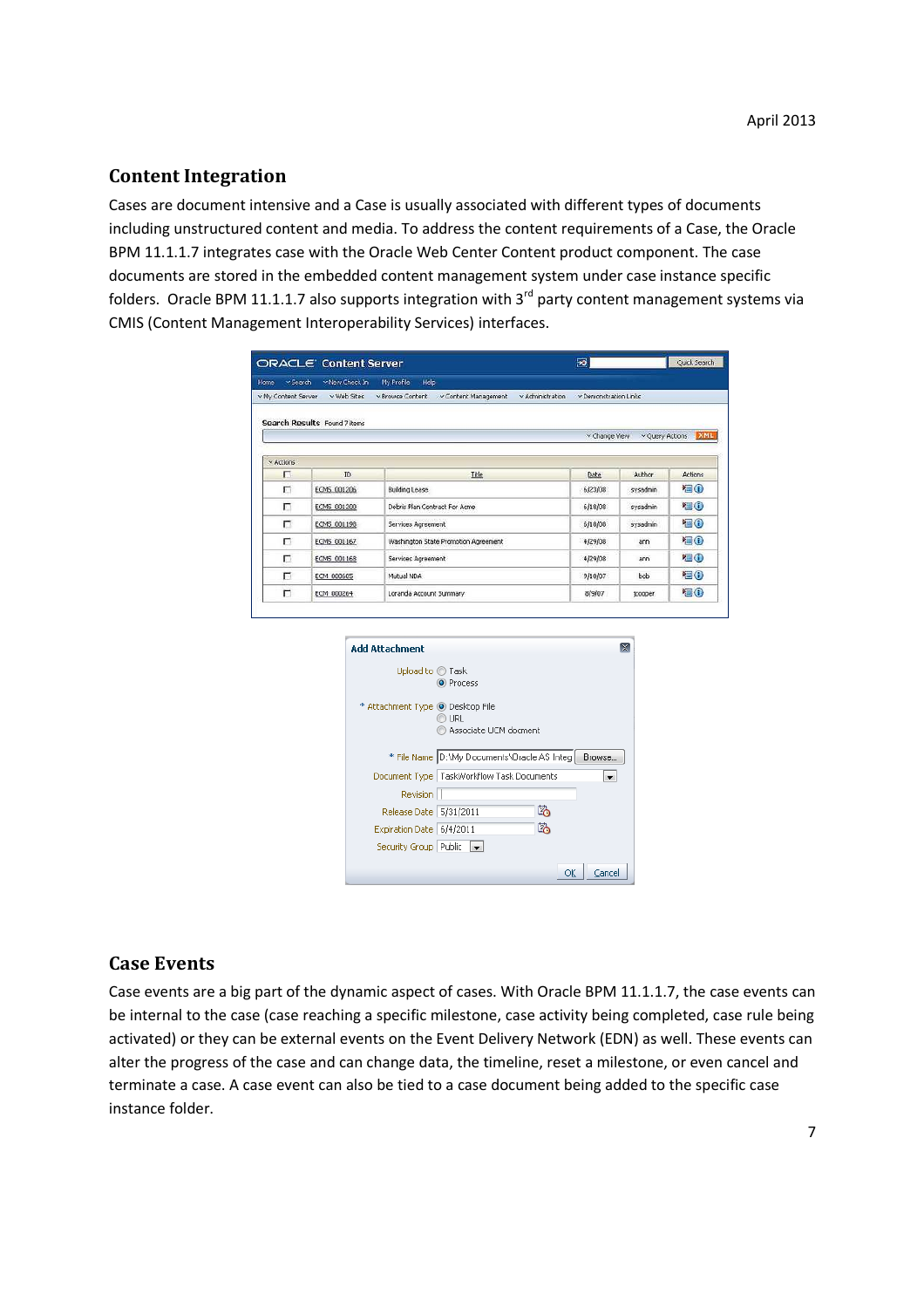### **API Support for Case Interfaces**

Lastly, all these artifacts are surfaced to the case worker through a case interface. The case interface provides a 360 degree view of the case and displays the history or the progression of the case. Oracle BPM 11.1.1.7 comes with well defined APIs for generating custom case interfaces. Samples will also be shipped with the product that highlight the use of these Case APIs for building rich case interfaces.

# **Collaborative and Powerful work management Capabilities**

#### **New and Improved BPM Workspace**

Significant usability and functional enhancements have been added to Oracle BPM Workspace in the Oracle BPM 11.1.1.7 release. The skin and the layout have been changed to provide a cleaner, nicer, clutter-free, business appealing look. The Applications, Views and Links are now hidden in a floating panel and you can hide or pin them to the home page. The process instances table and process instance audit trail in the Process Tracking page provide a way for the business user to track the status of his tasks as well as the associated process instance. With this release, users can easily navigate from a task item in the Task Inbox of the Home page to the corresponding process instance in the Process Tracking table by clicking on the Process name. This version also allows inline editing and changing certain aspects of the Task such as Priority right inside the Task Table.

| $+$<br><b>Business Process Workspace</b>                                                                                                         |                                                |                          |                    |                                                         |                      |                                            |
|--------------------------------------------------------------------------------------------------------------------------------------------------|------------------------------------------------|--------------------------|--------------------|---------------------------------------------------------|----------------------|--------------------------------------------|
| adc2100931:8001/bpm/workspace/faces/jsf/worklist/worklist.jspx?_afrLoop=100241186157448&_afrWindowMode=0&_adf.ctrl-state= 22 V<br>$\leftarrow$ 0 |                                                |                          |                    | $3 - 1$                                                 |                      | ٩<br>合                                     |
| ORACLE Business Process Workspace                                                                                                                | Tasks   Process Tracking   Standard Dashboards |                          | More $\div$        | Home   Preferences   Help   Logout   James Cooper<br>্য |                      |                                            |
| Actions $\sim$<br>ුල<br>My Tasks $(3)$ $\star$                                                                                                   | Assignee Me & My Group<br>state Assigned       | $\blacksquare$<br>Search | (D) Advanced       | $\Rightarrow$                                           |                      |                                            |
| E Title                                                                                                                                          |                                                |                          | Process Name       | Creator                                                 | Priority             | Assigned                                   |
| OwnershipExample                                                                                                                                 |                                                |                          | OwnershipExample   |                                                         | 3                    | May 29, 2012 6:23 P                        |
| OwnershipExample<br>First ToDo Task                                                                                                              |                                                |                          | OwnershipExample   | <b>James Cooper</b>                                     | 3<br>$1 -$           | May 29, 2012 6:24 P<br>May 29, 2012 6:51 P |
| <b>First ToDo Task</b>                                                                                                                           |                                                |                          |                    | ×<br>$\Rightarrow$                                      |                      | -<br>$Actions$ $\leftarrow$ Complete       |
| $\sim$<br><b>Details</b>                                                                                                                         |                                                |                          |                    | $\Leftrightarrow$                                       |                      |                                            |
| Assignees James Cooper                                                                                                                           | Acquired By                                    |                          | Task Number 200011 |                                                         |                      |                                            |
| Creator jcooper<br>Created May 29, 2012 6:51 PM                                                                                                  | Category ToDo                                  |                          | Priority 1         |                                                         |                      |                                            |
| Updated May 29, 2012 6:51 PM                                                                                                                     | Percentage 50.0                                |                          | State Assigned     |                                                         |                      |                                            |
| <b>Expiration Date</b>                                                                                                                           | Due Date   May 31, 2012 11:59 PM 20            |                          |                    |                                                         |                      |                                            |
|                                                                                                                                                  | Start Date May 1, 2012 11:59 PM                |                          |                    |                                                         |                      |                                            |
| v History<br>V Future participants Full task actions<br>[@] View Snapshot                                                                        | Aggregate Approvals                            |                          |                    |                                                         |                      |                                            |
|                                                                                                                                                  |                                                | Participant Name         | Action             | Updated By                                              | <b>Action Date</b>   |                                            |
| Sequence Participant                                                                                                                             |                                                |                          | Assigned           | James Cooper                                            | May 29, 2012 6:51 PM |                                            |

## **Custom Views and Customizations**

Users can also easily customize the Task Inbox as well as the Process Instance table by adding columns based on Task Flex fields and Process level flex fields using wizards. Creation of custom is a commonly used feature within Oracle BPM Workspace to organize tasks. With this release, custom views can be made as the default Inbox view and Task List portlets for embedding within Oracle WebCenter or other third-party portals can be tied to Task Views. The Task Views as well as other customizations can be easily shared with other users or groups.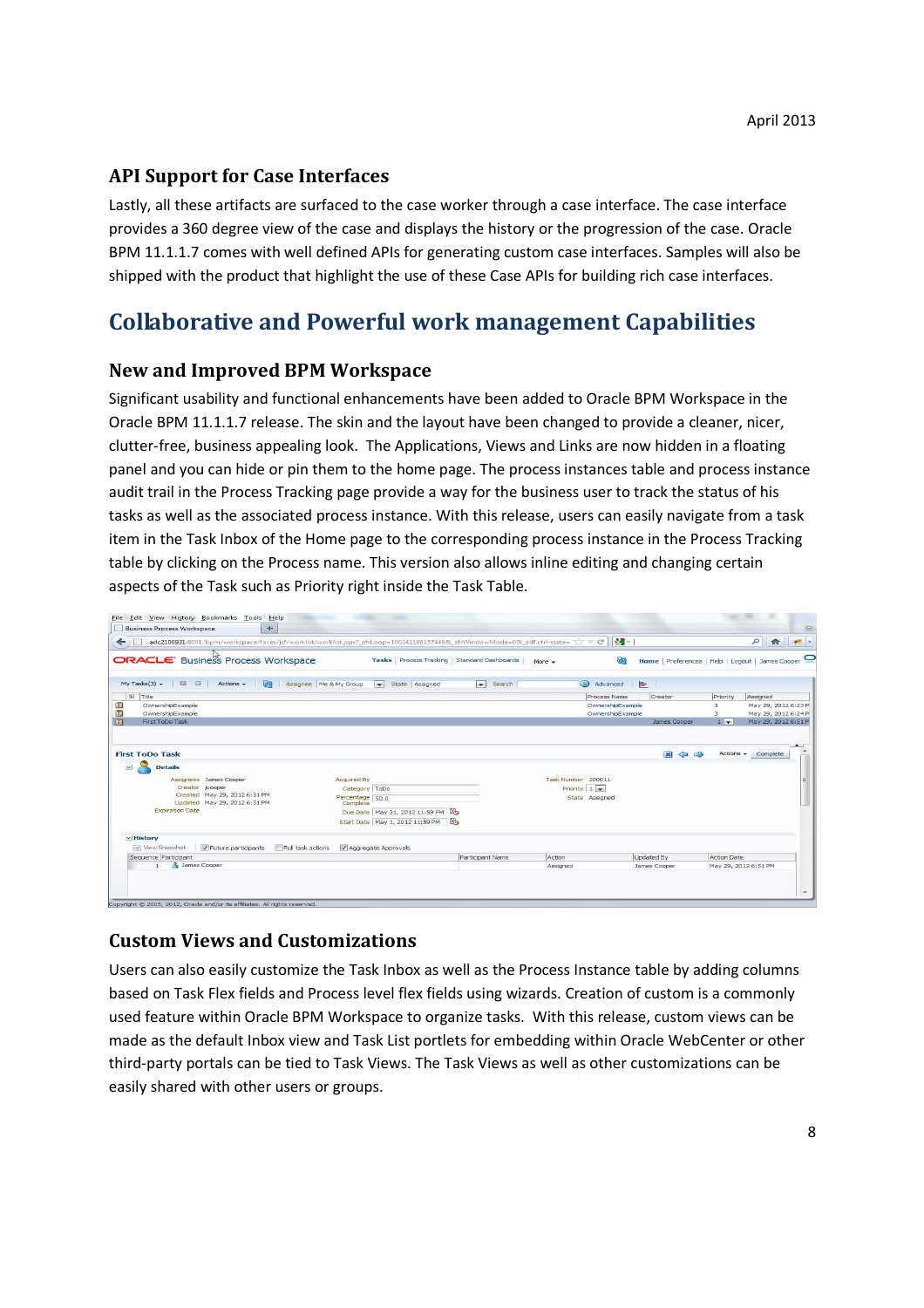| Select View Columns<br>* Available<br><b>Task Namespace</b><br>Approvers<br>Application Context<br>Owner User<br>Identifier<br>Category<br>Acquired By<br>Component<br>Original Assignee User<br>Assigned<br>Partition<br>Sort By Column<br>Created | ▲<br>$\gg$<br>≫<br>∢<br>$\equiv$<br>«<br>$\overline{\phantom{a}}$<br>$\overline{\phantom{a}}$ | <b>Selected</b><br>Title<br>Card Brand<br>Customer Name<br>Number<br>Priority<br>Assignees<br>State<br>Created<br>Expires<br>Sort Order<br>Ascending<br>$\overline{\phantom{a}}$ | 즈<br>$\triangle$<br>$\triangledown$<br>▽ |  |
|-----------------------------------------------------------------------------------------------------------------------------------------------------------------------------------------------------------------------------------------------------|-----------------------------------------------------------------------------------------------|----------------------------------------------------------------------------------------------------------------------------------------------------------------------------------|------------------------------------------|--|
|-----------------------------------------------------------------------------------------------------------------------------------------------------------------------------------------------------------------------------------------------------|-----------------------------------------------------------------------------------------------|----------------------------------------------------------------------------------------------------------------------------------------------------------------------------------|------------------------------------------|--|

#### **Simplified Wizard for Reassign Tasks, Vacation Rules and Delegation Tasks**

Oracle BPM Suite provides power and flexibility to business users to perform dynamic work assignment. Business can re-assign, delegate, as well as re-route their tasks to others. With release 11.1.1.7, the Reassign Task wizard has been enhanced to include roles participating in the process. The Vacation and Delegation Rule Editors inside Oracle BPM Workspace have also been simplified. With this wizard, the user can do multiple searches to select multiple users for reassign and delegation.

| <b>Reassign Task</b><br>ht<br>Reassign tasks to one or more users.<br>This will transfer ownership of the task and remove it from your worklist.<br>• Reassign (transfer task to another user or group)<br>© Delegate (allow specified user to act on my behalf) |                   |           |                          |                                    |          | $\propto$    |
|------------------------------------------------------------------------------------------------------------------------------------------------------------------------------------------------------------------------------------------------------------------|-------------------|-----------|--------------------------|------------------------------------|----------|--------------|
| All<br>$\blacksquare$ j                                                                                                                                                                                                                                          |                   |           | Search                   | Reset                              |          |              |
| ID                                                                                                                                                                                                                                                               | <b>First Name</b> | Last Name | Email                    | Title                              | Manager  | Organization |
| a<br>jausten                                                                                                                                                                                                                                                     | Jane              | Austen    | jausten@emailExample.com | <b>Business Process Ana fkafka</b> |          | Demo User    |
| a.<br>jcooper                                                                                                                                                                                                                                                    | <b>James</b>      | Cooper    | jcooper@emailExample.com | Sr. Account Executive istein       |          | Demo User    |
| ô<br>jlondon                                                                                                                                                                                                                                                     | <b>Jack</b>       | London    | jlondon@emailExample.com | Loan Agent 1                       | sfitzger | Demo User    |
| 8<br>jstein                                                                                                                                                                                                                                                      | John              | Steinbeck | istein@emailExample.com  | Sr. Sales Operations / wfaulk      |          | Demo User    |
| ð.<br>jverne                                                                                                                                                                                                                                                     | Jules             | Verne     | JVerne@emailExample.com  | CIO                                | cdickens | Demo User    |
|                                                                                                                                                                                                                                                                  |                   |           |                          |                                    |          |              |

#### **Robust Process Management & Controls**

With Oracle BPM 11g PS4 FP release, process definitions could be changed and in-flight instances could be patched to the new definition. In addition to instance patching, in the 11.1.1.7 release in-flight